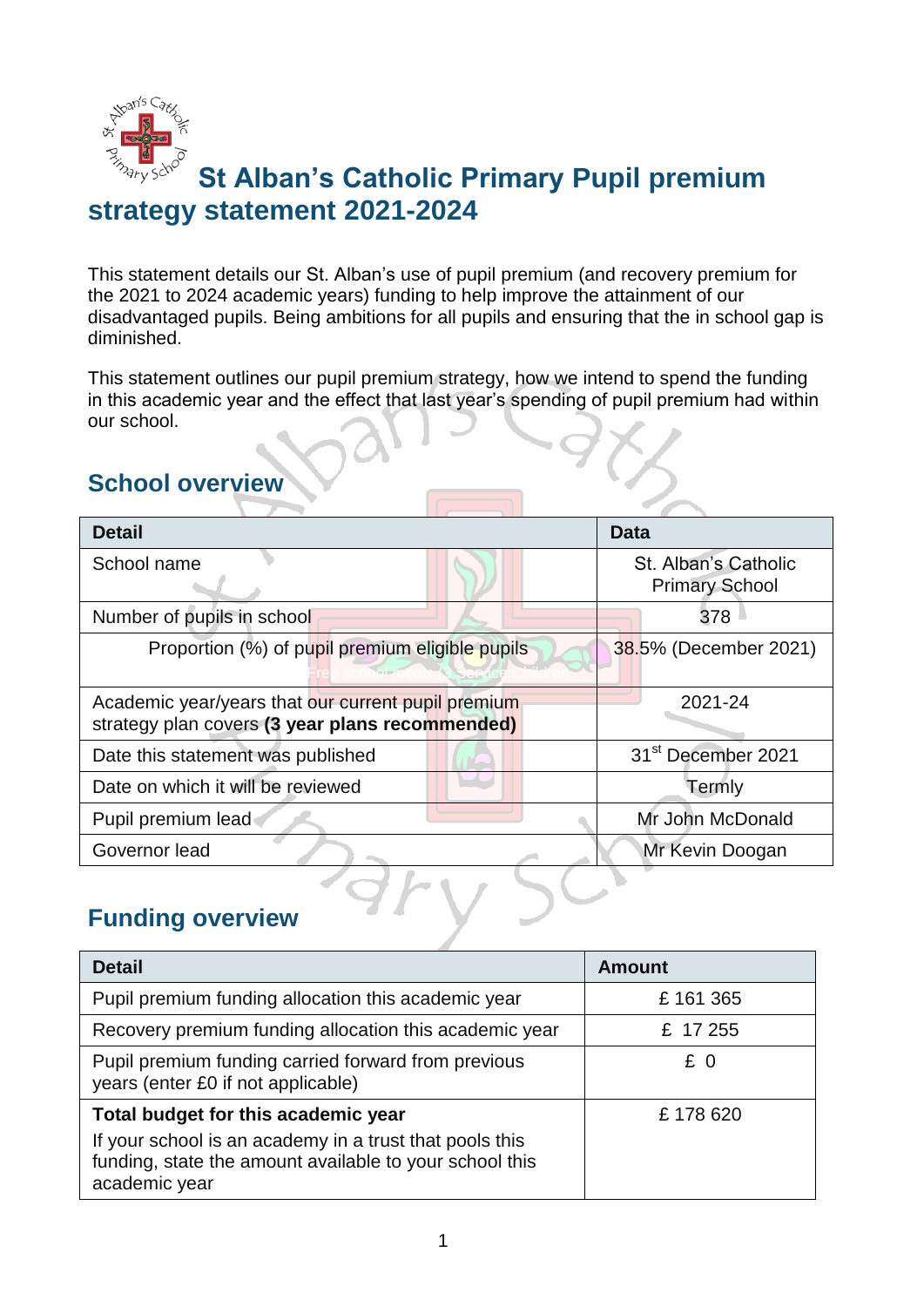# **Part A: Pupil premium strategy plan**

#### **Statement of intent**

- At St Alban's Catholic Primary school we target the use of Pupil Premium Grant funding to ensure that our disadvantaged pupils receive the highest quality of education to enable them to become active, socially responsible citizens of the future.
- We recognise that disadvantaged children can face a wide range of barriers which may impact on their learning. The primary aim of the school is to ensure that all children are able to access all aspects of the school's provision in order to achieve the highest standards of achievement and the greatest possible progress in relation to children's individual starting points. St Alban's is ambitious for all pupils. Including those with SEN



St. Alban's Strategy aims to

- Remove barriers to learning created by poverty, family circumstance and background.
- Narrow the attainment gaps between disadvantaged pupils and their nondisadvantaged counterparts both within school and nationally.
- Ensure ALL pupils are able to read fluently and with good understanding to enable them to access the breadth of the curriculum.
- Develop confidence in their ability to communicate effectively in a wide range of contexts.
- Enable pupils to look after their social and emotional wellbeing and to develop resilience.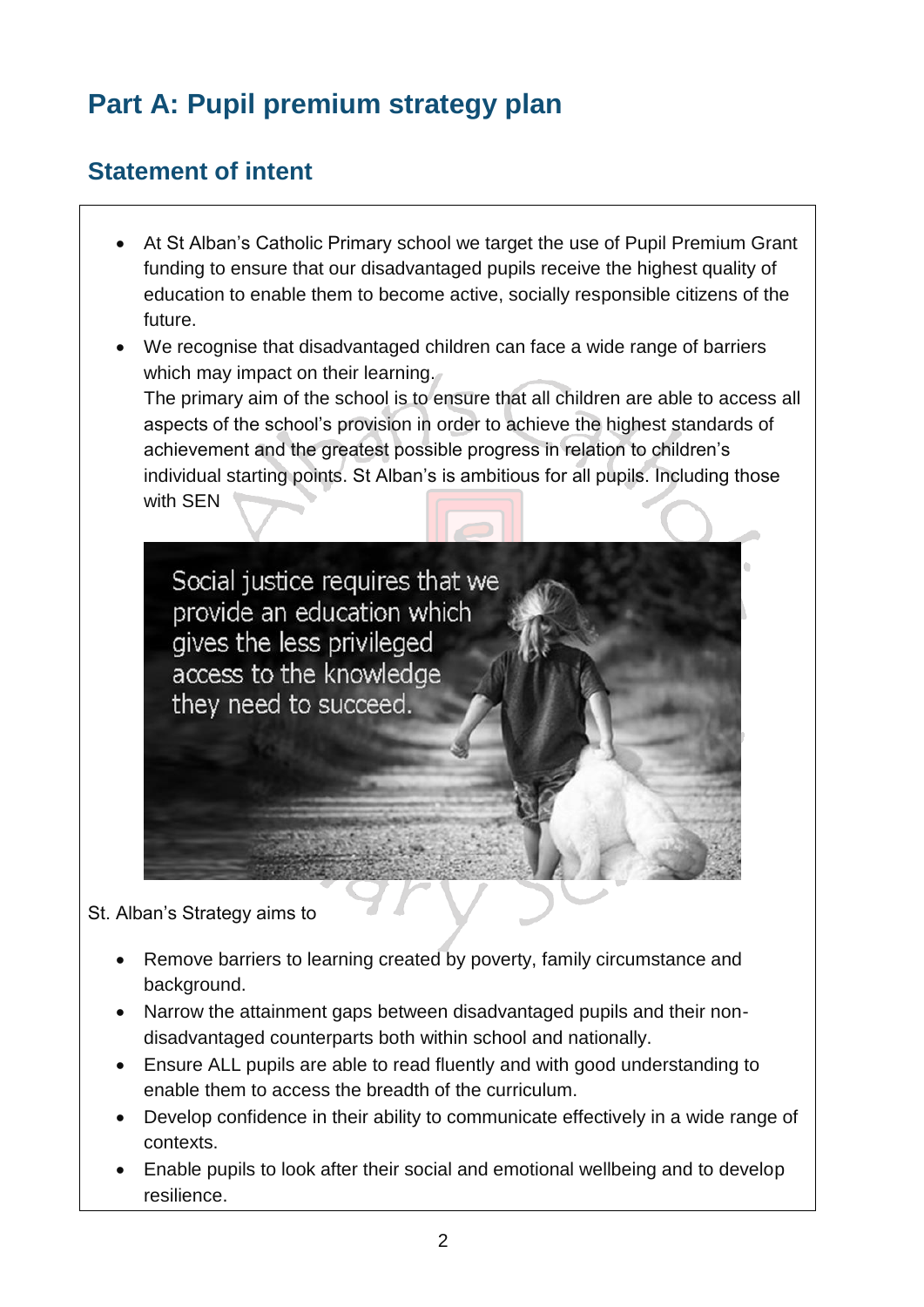Access a wide range of opportunities to develop their knowledge and understanding of the world

The Sutton Trust and Education Endowment Foundation) and the EEF Toolkit play a key role in our spending plans for Pupil Premium.

Collaboration and coaching are key principals of our approach; supplemented by early intervention, social & emotional learning, meta-cognition & selfregulation and digital technology – all of which score highly on the EEF Toolkit. The school follows the Implementation process of Explore, Prepare, Deliver and Sustain and believes High quality teaching helps every child

St. Alban's continues to adopt a tiered approach to pupil premium spend with a focus on the following.



1. **Teaching** – a focus on professional development ensuring the opportunity for highly skilled teachers to support and also develop early career teachers – assessment and effective remote learning.

2. **Targeted academic support** – close links between intervention support and classroom teaching – structured interventions; small group tuition, One to One support, effective development of teaching assistants, phonic and reading interventions.

**3. Wider strategies** – using social and emotional support to target non-academic barriers to success in and out of school.- sustaining parental engagement, behaviour for learning, breakfast clubs, Cultural capital, Residential trips.

#### **Challenges**

This details the key challenges to achievement that we have identified among our disadvantaged pupils.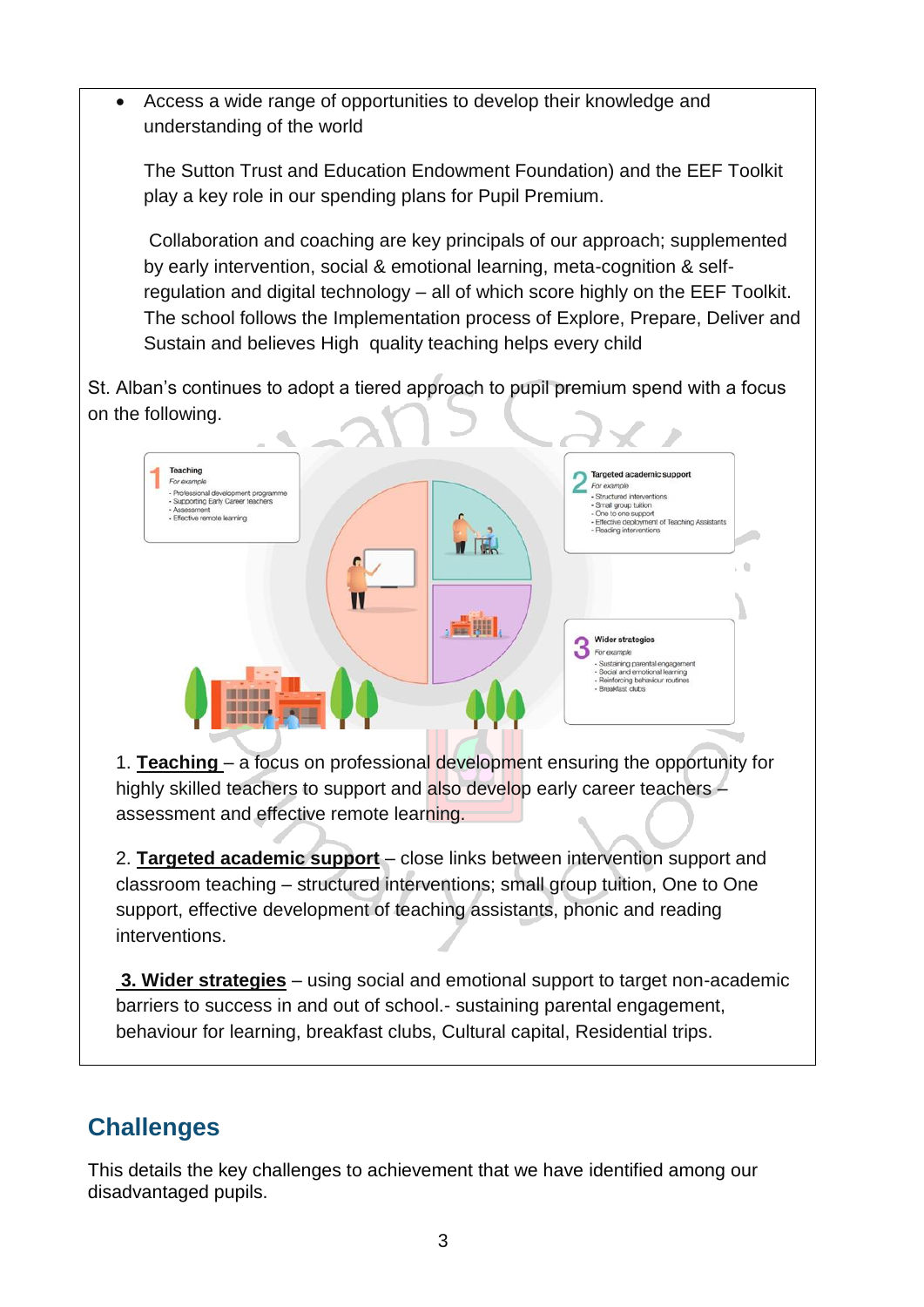| <b>Challenge</b><br>number | <b>Detail of challenge</b>                                                                                                                                                                                                                                                                                                                                                                                                                                                                                                                                                                                                                                                                                                                                                                                                                                                                                                                                                                                               |
|----------------------------|--------------------------------------------------------------------------------------------------------------------------------------------------------------------------------------------------------------------------------------------------------------------------------------------------------------------------------------------------------------------------------------------------------------------------------------------------------------------------------------------------------------------------------------------------------------------------------------------------------------------------------------------------------------------------------------------------------------------------------------------------------------------------------------------------------------------------------------------------------------------------------------------------------------------------------------------------------------------------------------------------------------------------|
| 1                          | Language gap (Vocabulary gap) is wider for disadvantaged pupils on<br>entry to the school than other children in the school. The vocabulary gap<br>decreases over time but the challenge is to diminish the gap as quickly as<br>possible from the start of children's schooling.<br>Assessments in September 2021 (Welcomm – speech and language<br>toolkit) of disadvantaged children starting St. Alban's I show that some<br>children have weaker language skills and a poorer vocabulary on entry)<br>Disadvantaged boys are at greater risk when starting school. (The GLD<br>gap for disadvantaged children in 2019 was 16.4% in speaking)                                                                                                                                                                                                                                                                                                                                                                        |
| $\overline{2}$             | Analysis of School data over the last three years, demonstrate<br>disadvantaged pupils have greater difficulties with phonics than other<br>children.<br>Although the disadvantaged children passing the phonics check has<br>risen from 40% in 2017 to 81.3% in 2019 there has been an internal dip of<br>10% in Autumn term 2020 where 83% of non-pupil premium children<br>achieved the required standard compared with 72% of pupil premium<br>children.                                                                                                                                                                                                                                                                                                                                                                                                                                                                                                                                                             |
| 3                          | Auditing of children's reading, assessments and pupil voice clearly shows<br>that opportunities for reading development at home are missed by a<br>large majority of children especially those who are disadvantaged.<br>As a consequence reading attainment across the year groups is below<br>national peers' outcomes.                                                                                                                                                                                                                                                                                                                                                                                                                                                                                                                                                                                                                                                                                                |
| $\overline{4}$             | Observations and discussions with pupils and families have identified<br>social and emotional issues for many pupils which have impacted on their<br>ability to learn and a priority for some pupils is their Social, emotional<br>and mental wellbeing. Some disadvantaged children are unable to<br>manage strong emotions and control impulses which results in limitations<br>to accessing their long term memory and limits their learning.<br>Observations and assessments, work scrutiny and demonstrate that<br>disadvantaged children have greater difficulty with self-regulating and<br>have lower self-efficacy. Since the major lockdowns in 2020 the impact<br>on children's social, emotional and mental wellbeing has been more<br>noticeable for the younger disadvantaged pupils (reception to Year 3).<br>Rreferrals by school staff for support for younger pupils has increased.<br>Parents have contacted the school for more support around children's<br>social, emotional and mental wellbeing. |
| 5                          | Attendance - Our attendance data over the last 3 years indicates that at-<br>tendance among disadvantaged pupils has been between 2-3% lower<br>than for non-disadvantaged pupils.                                                                                                                                                                                                                                                                                                                                                                                                                                                                                                                                                                                                                                                                                                                                                                                                                                       |

# **Intended outcomes**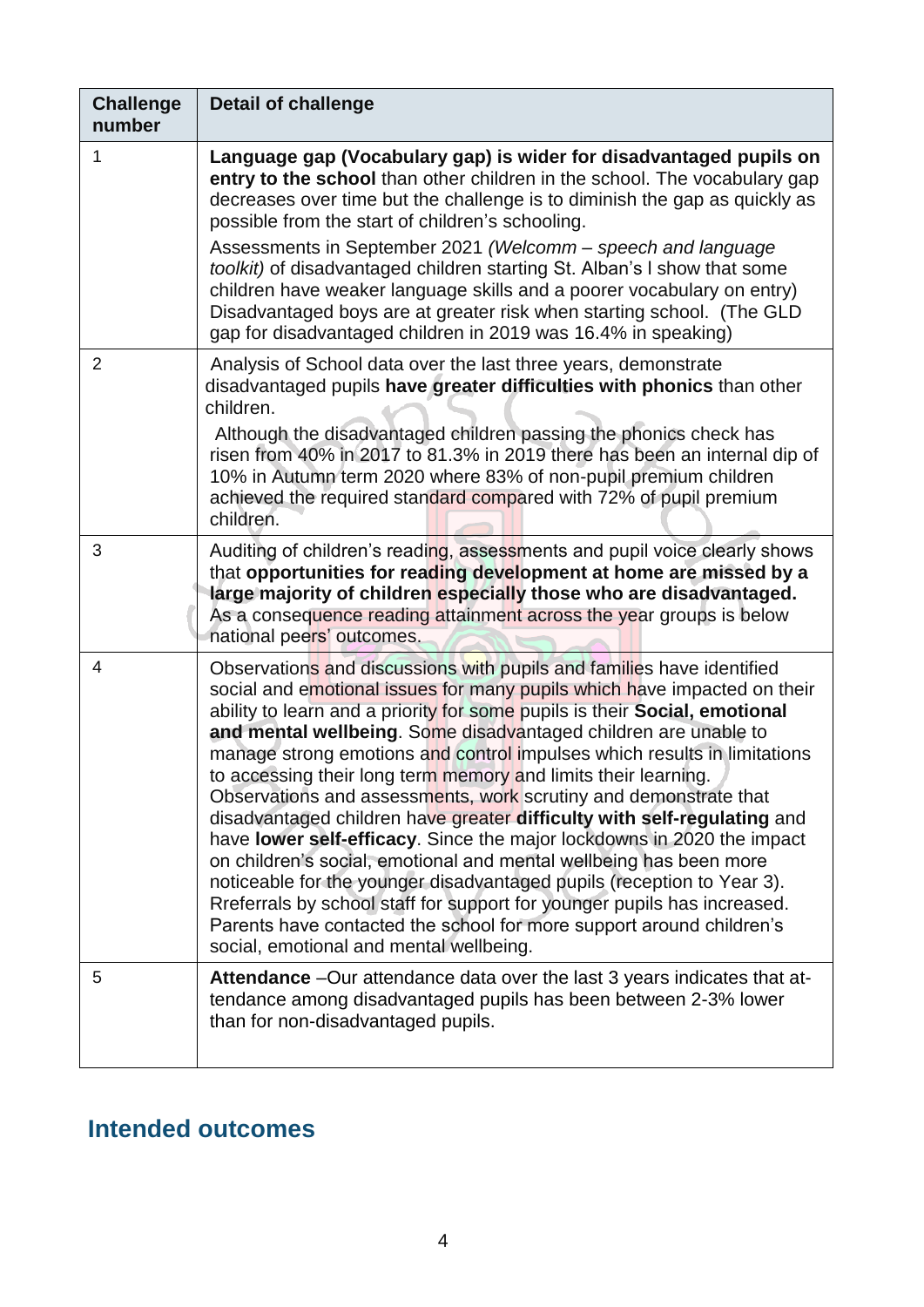| <b>Intended outcome</b>                                                                                                                                                                   | <b>Success criteria</b>                                                                                                                                                                                                                                                                                                                                                                                                                   |
|-------------------------------------------------------------------------------------------------------------------------------------------------------------------------------------------|-------------------------------------------------------------------------------------------------------------------------------------------------------------------------------------------------------------------------------------------------------------------------------------------------------------------------------------------------------------------------------------------------------------------------------------------|
| 1 Improved oral language skills and<br>vocabulary among disadvantaged pupils<br>across the school - (particularly closing the<br>gap on entry) language gap is diminished<br>year on year | Assessments and observations indicate<br>significantly improved oral language<br>among disadvantaged pupils. This is<br>evident when triangulated with other<br>sources of evidence, including<br>engagement in lessons, book scrutiny<br>and ongoing formative assessment.                                                                                                                                                               |
| 2 Improved reading attainment among<br>disadvantaged pupils.                                                                                                                              | KS2 Reading outcomes in 2024/25 show<br>a significant increase in the number of<br>disadvantaged pupils that meet the<br>expected standard. (80% Target)                                                                                                                                                                                                                                                                                  |
| 3 Improved Writing attainment among<br>disadvantaged pupils                                                                                                                               | KS2 Writing outcomes in 2024/25 show a<br>significant increase in the number of<br>disadvantaged pupils that meet the<br>expected standard. (80% Target)                                                                                                                                                                                                                                                                                  |
| 4 Improved maths attainment for<br>disadvantaged pupils at the end of KS2                                                                                                                 | KS2 Maths outcomes in 2024/25 show a<br>significant increase in the number of<br>disadvantaged pupils that meet the<br>expected standard. (80% Target)                                                                                                                                                                                                                                                                                    |
| 5 To achieve and sustain improved<br>wellbeing for all pupils in our school,<br>particularly our disadvantaged pupils.                                                                    | Sustained high levels of wellbeing from<br>2024/25 demonstrated by:<br>100% of children able to self-regulate<br>using taught strategies.<br>Increase in participation in enrichment<br>activities, particularly among<br>disadvantaged pupils<br>All disadvantaged pupils to have<br>experienced the school's minimum<br>curriculum entitlement                                                                                          |
| 6 To achieve and sustain improved<br>attendance for all pupils, particularly our<br>disadvantaged pupils.                                                                                 | Sustained high attendance from 2024/25<br>demonstrated by:<br>the overall absence rate for all<br>pupils being no more than 3.5%,<br>and the attendance gap between<br>disadvantaged pupils and their<br>non-disadvantaged peers being<br>reduced by 2%.<br>the percentage of all pupils who<br>are persistently absent being below<br>7% and the figure among<br>disadvantaged pupils being no<br>more than 3% lower than their<br>peers |
| 6 To have identified, referred and provided<br>additional support for the needs of children<br>with SEND and other disadvantaged<br>children with other complex needs (such               | All disadvantaged children with<br>additional needs and SEND have<br>a personalised plan for                                                                                                                                                                                                                                                                                                                                              |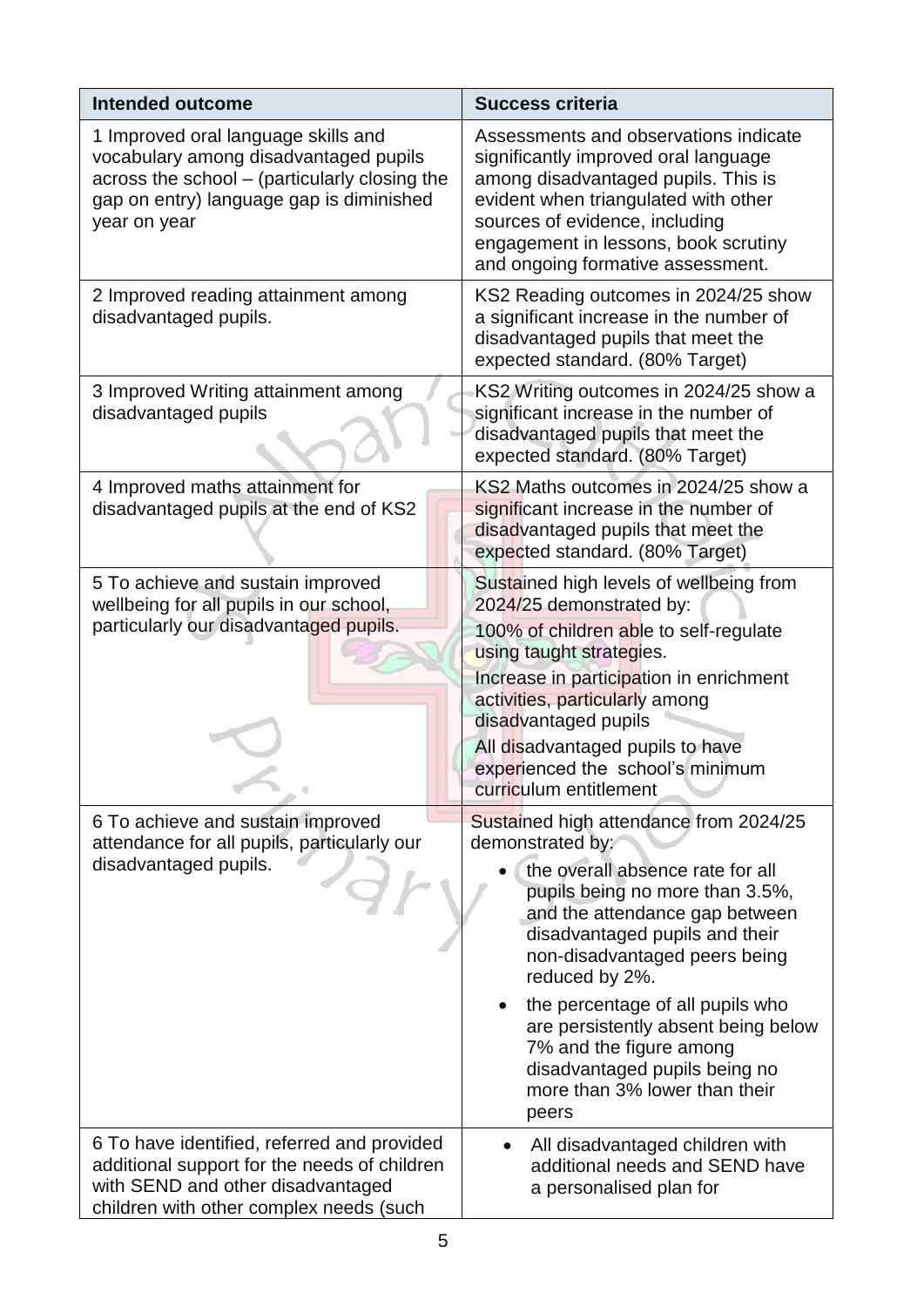| as adopted from Care, Special  | intervention;                                                                                                                        |
|--------------------------------|--------------------------------------------------------------------------------------------------------------------------------------|
| Guardianship, PEP's)           | Plans are regularly assessed and<br>evaluated regularly progress is<br>clearly seen for each individual.                             |
| A special focus on Reading for |                                                                                                                                      |
| disadvantaged pupils.          | Action taken swiftly to support<br>children with SEND                                                                                |
|                                | Actions taken quickly for children<br>that are disadvantaged for reasons<br>other than Free school meals e.g.<br>adopted from Care - |

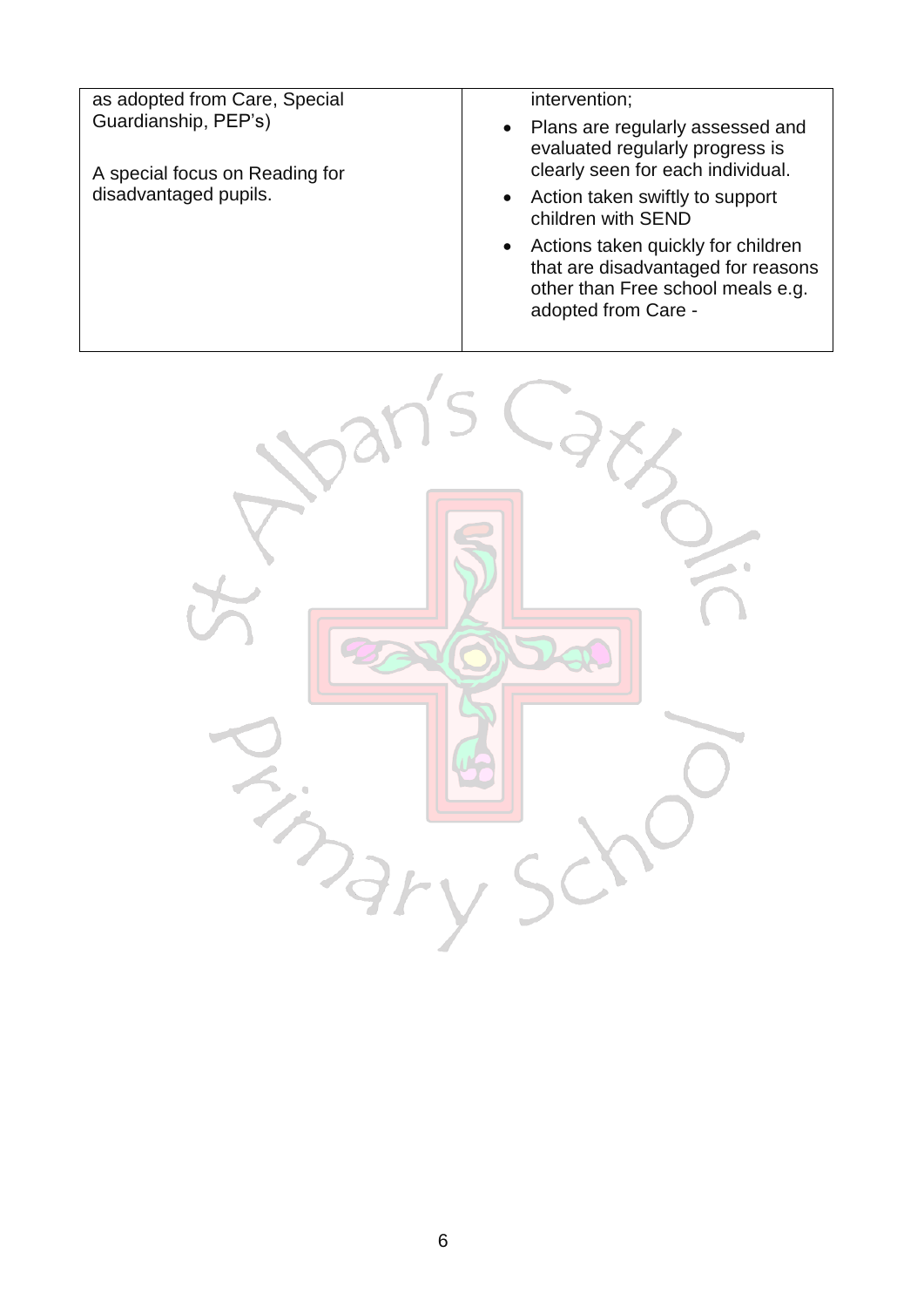#### **Activity in this academic year**

This details how we intend to spend our pupil premium (and recovery premium funding) **this academic year** to address the challenges listed above. We follow a tiered approach based on the research by the Education Endowment Fund (EEF).

#### **Teaching (for example, CPD, recruitment and retention)**

Budgeted cost: £ 65 095

| <b>Activity</b>                                                                                                                                                                                                                                                       | Evidence that supports this approach                                                                                                                                                                                                                                                                                                                                                                                                                                                                                                                                  | <b>Challen</b><br>ge<br>number(<br>s)<br>address<br>ed |
|-----------------------------------------------------------------------------------------------------------------------------------------------------------------------------------------------------------------------------------------------------------------------|-----------------------------------------------------------------------------------------------------------------------------------------------------------------------------------------------------------------------------------------------------------------------------------------------------------------------------------------------------------------------------------------------------------------------------------------------------------------------------------------------------------------------------------------------------------------------|--------------------------------------------------------|
| <b>Whole School</b><br>Professional learning<br>through all teaching staff<br>enrolled in the Great<br>teaching toolkit<br>programme (Evidenced<br>based Education)<br><b>Embed Shirley Clarke</b><br>book on metacognition<br>and Formative<br>assessment (Feedback) | <b>Continuous Professional Development</b><br>programme based on the Great Teaching<br>toolkit evidence review 2020 of the 14 areas<br>that have the greatest impact on improving<br>teaching and learning<br>Personalised curriculum for teacher learning to<br>work on collaboratively as a whole school -<br>part of the school professional learning Cycle<br>https://evidencebased.education/<br>Strategies included with Evidenced based<br>approached to improve Feedback and<br>Metacognition and Memory:<br>Feedback $+ 6$ months Metacognition =7<br>months | 2, 3, 4                                                |
| <b>Continuation of the Voice</b><br>21 Oracy Project across<br>the school to embed<br>dialogic activities to<br>enable pupils to articulate<br>key ideas, consolidate<br>understanding and<br>extend vocabulary<br>Voice 21 £3600                                     | There is a strong evidence base that suggests<br>oral language interventions, including dialogic<br>activities such as high-quality classroom<br>discussion, are inexpensive to implement with<br>high impacts on reading:<br>Continuation of VOICE 21 Project with Group<br>of Wallasey Cluster Schools<br>$(2020 - 2023)$<br>Oral language interventions   Toolkit Strand  <br><b>Education Endowment Foundation   EEF</b><br>+6 months                                                                                                                             | 1, 2, 3, 4<br>,5                                       |
| Continue to use $-$<br><b>NFER Assessments</b><br><b>Accelerated Reader</b>                                                                                                                                                                                           | Standardised tests can provide reliable<br>insights into the specific strengths and<br>weaknesses of each pupil to help ensure they<br>receive the correct additional support through                                                                                                                                                                                                                                                                                                                                                                                 | 2, 3, 4                                                |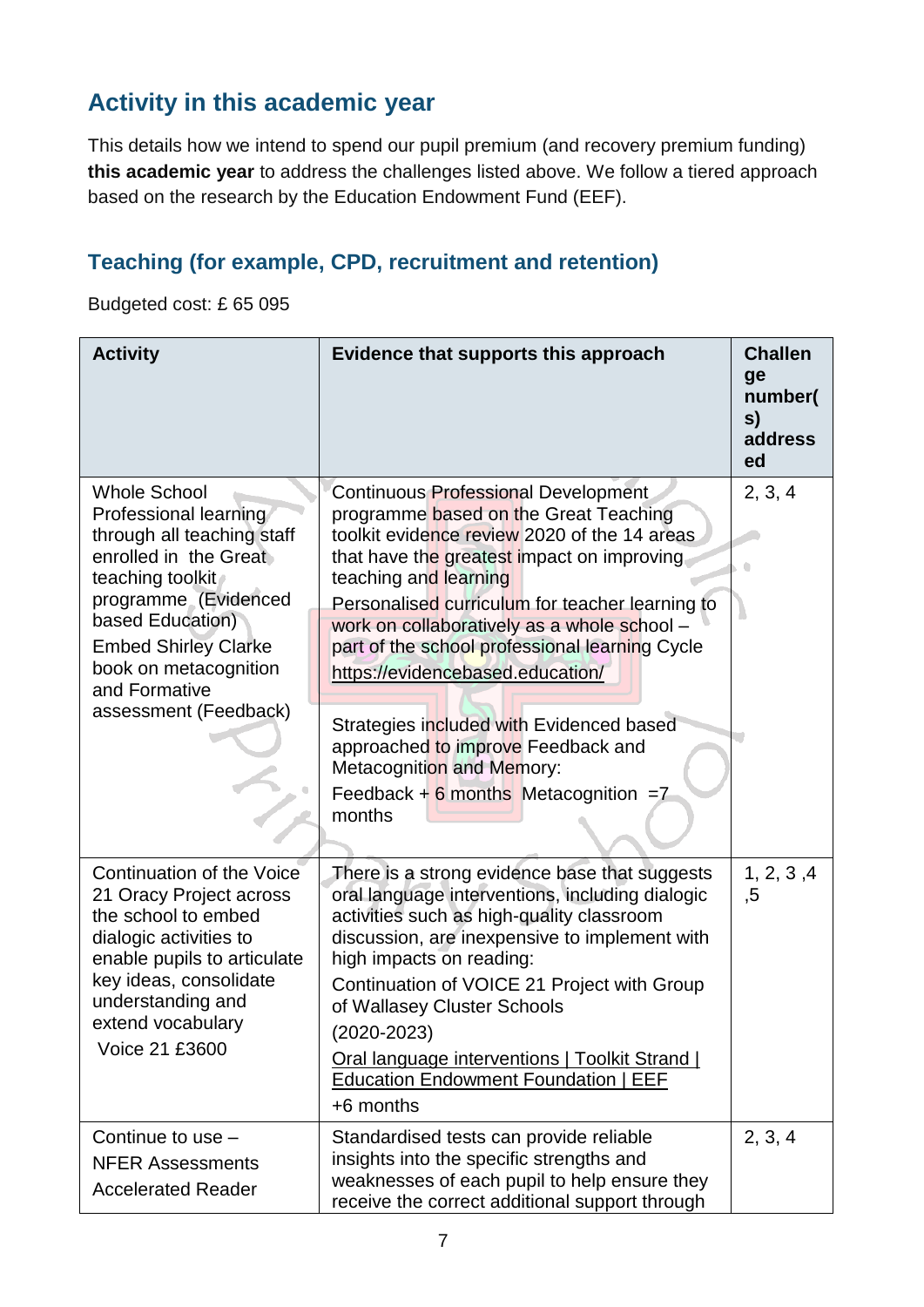| Star Reader / Maths                                           | interventions or teacher instruction:                                                         |            |
|---------------------------------------------------------------|-----------------------------------------------------------------------------------------------|------------|
| Diagnostically                                                | Tests used diagnostically using question level                                                |            |
| £20 000                                                       | analysis and adaptations to the school                                                        |            |
|                                                               | Curriculum                                                                                    |            |
|                                                               |                                                                                               |            |
|                                                               | https://educationendowmentfoundation.org.uk/<br>public/files/Diagnostic_Assessment_Tool.pdf   |            |
|                                                               |                                                                                               |            |
| Purchase of the Little                                        | Phonics approaches have a strong evidence                                                     | 1, 2, 6    |
| <b>Wandle Phonics DFE</b>                                     | base that indicates a positive impact on the                                                  |            |
| approved Synthetic                                            | accuracy of word reading (though not                                                          |            |
| phonics programme and<br>ensure school Phonics                | necessarily comprehension), particularly for<br>disadvantaged pupils:                         |            |
| training for all staff                                        | <b>Phonics   Toolkit Strand   Education</b>                                                   |            |
| £995 plus £4500 books                                         | <b>Endowment Foundation   EEF</b>                                                             |            |
|                                                               | Synthetic Phonics approach has shown to                                                       |            |
|                                                               | have an impact of +5 months                                                                   |            |
|                                                               | https://educationendowmentfoundation.org.uk/                                                  |            |
|                                                               | education-evidence/teaching-learning-                                                         |            |
|                                                               | toolkit/phonics                                                                               |            |
|                                                               |                                                                                               |            |
| Purchase of Pathways to                                       | <b>Embedding of Literacy mastery programme</b>                                                | 1, 2, 3, 4 |
| Read and Write and Spell                                      | designed to equip pupils from Year 2 onwards<br>with key skills to move them through the      |            |
|                                                               | reading process towards becoming competent                                                    |            |
| £6000                                                         | and fluent readers in both Reading and Writing                                                |            |
|                                                               | https://educationendowmentfoundation.org.uk/                                                  |            |
| <b>Support from External</b><br><b>English Consultants to</b> | education-evidence/teaching-learning-                                                         |            |
| develop staff knowledge                                       | toolkit/reading-comprehension-strategies                                                      |            |
| and expertise                                                 |                                                                                               |            |
|                                                               | The evidence of Mastery approaches is<br>further evidenced in the                             |            |
|                                                               | https://educationendowmentfoundation.org.uk/                                                  |            |
|                                                               | education-evidence/teaching-learning-                                                         |            |
|                                                               | toolkit/mastery-learning                                                                      |            |
|                                                               |                                                                                               |            |
|                                                               | To support this approach, clear detailed lesson                                               |            |
|                                                               | plans and resources are linked to high-quality<br>texts. Pathways to Read ensure engaging and |            |
|                                                               | purposeful reading lessons.                                                                   |            |
|                                                               |                                                                                               |            |
|                                                               | Recommendations in Improving Literacy in                                                      |            |
|                                                               | Key stage 1 and Key stage 2 demonstrate the                                                   |            |
|                                                               | importance of modelling and teaching reading                                                  |            |
|                                                               | strategies explicity                                                                          |            |
|                                                               |                                                                                               |            |
|                                                               |                                                                                               |            |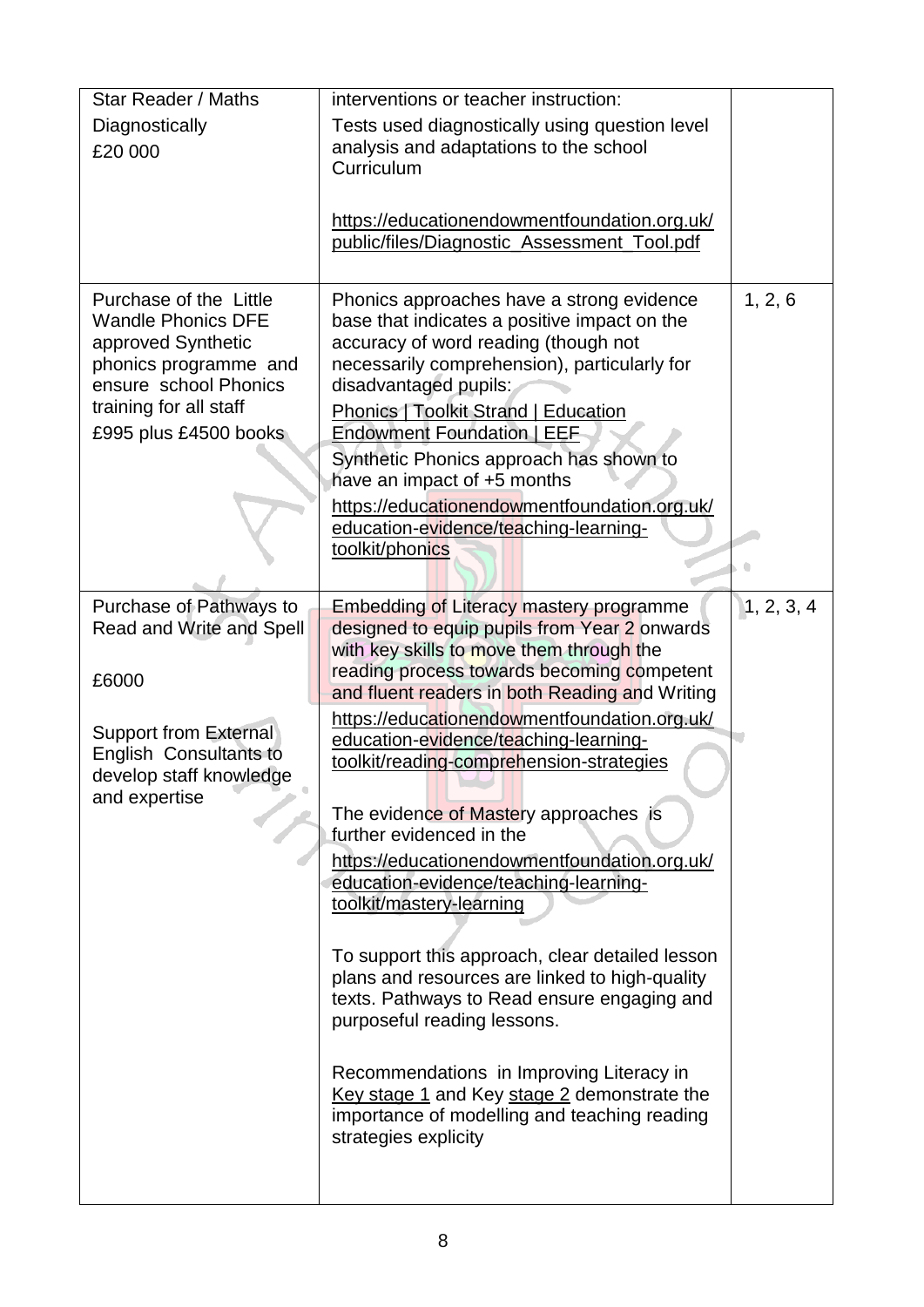| <b>Purchase of High Quality</b><br>Reading texts $-$ (copy per<br>child) to develop<br>vocabulary<br>£20 000                                                                                                                                                                                                                                                                 | To support children by embedding the mastery<br>approach of the English Schemes - the<br>development of reading strategies the<br>exposure of all pupils to high quality reading<br>texts. Development of Vocabulary of tier 1, 2<br>and 3 words                                                                                                                                                                                                         | 1, 2, 3 |
|------------------------------------------------------------------------------------------------------------------------------------------------------------------------------------------------------------------------------------------------------------------------------------------------------------------------------------------------------------------------------|----------------------------------------------------------------------------------------------------------------------------------------------------------------------------------------------------------------------------------------------------------------------------------------------------------------------------------------------------------------------------------------------------------------------------------------------------------|---------|
| Development of Maths<br>Mastery (including<br><b>Teaching for Mastery</b><br>training).Purchase of<br>Maths No Problem and<br>continuation of a mastery<br>approach to Maths -<br>develop into Year 6<br>Part of the Maths Hub<br>(First year 2021-22)<br><b>Support from External</b><br><b>Maths Consultants to</b><br>develop staff knowledge<br>and expertise<br>£10 000 | Development of Maths Mastery approach<br>within the school<br>The DfE non-statutory guidance has been<br>produced in conjunction with the National<br>Centre for Excellence in the Teaching of<br>Mathematics, drawing on evidence-based<br>approaches:<br>Maths_guidance_KS_1_and_2.pdf<br>(publishing.service.gov.uk)<br>The EEF guidance is based on a range of the<br>best available evidence:<br><b>Improving Mathematics in Key Stages 2 and 3</b> | 1, 3    |
|                                                                                                                                                                                                                                                                                                                                                                              |                                                                                                                                                                                                                                                                                                                                                                                                                                                          |         |

#### **Targeted academic support (for example, tutoring, one-to-one support structured interventions)**

Budgeted cost: £96 217

| <b>Activity</b>                                                                                                    | Evidence that supports this approach                                                                                                                                                                          | <b>Challenge</b><br>number(s)<br>addresse<br>d |
|--------------------------------------------------------------------------------------------------------------------|---------------------------------------------------------------------------------------------------------------------------------------------------------------------------------------------------------------|------------------------------------------------|
| <b>Nuffield Early Language</b><br>Intervention for children<br>in EYFS / Year 1<br>especially the<br>disadvantaged | Oral language interventions can have a<br>positive impact on pupils' language skills.<br>Approaches that focus on speaking, listening<br>and a combination of the two show positive<br>impacts on attainment: | 1, 2, 3                                        |
| Welcomm screening in<br><b>EYFS</b> used to identify<br>children with speech<br>delay<br>£300                      | Oral language interventions   EEF<br>(educationendowmentfoundation.org.uk)<br>Welcomm screening supports                                                                                                      |                                                |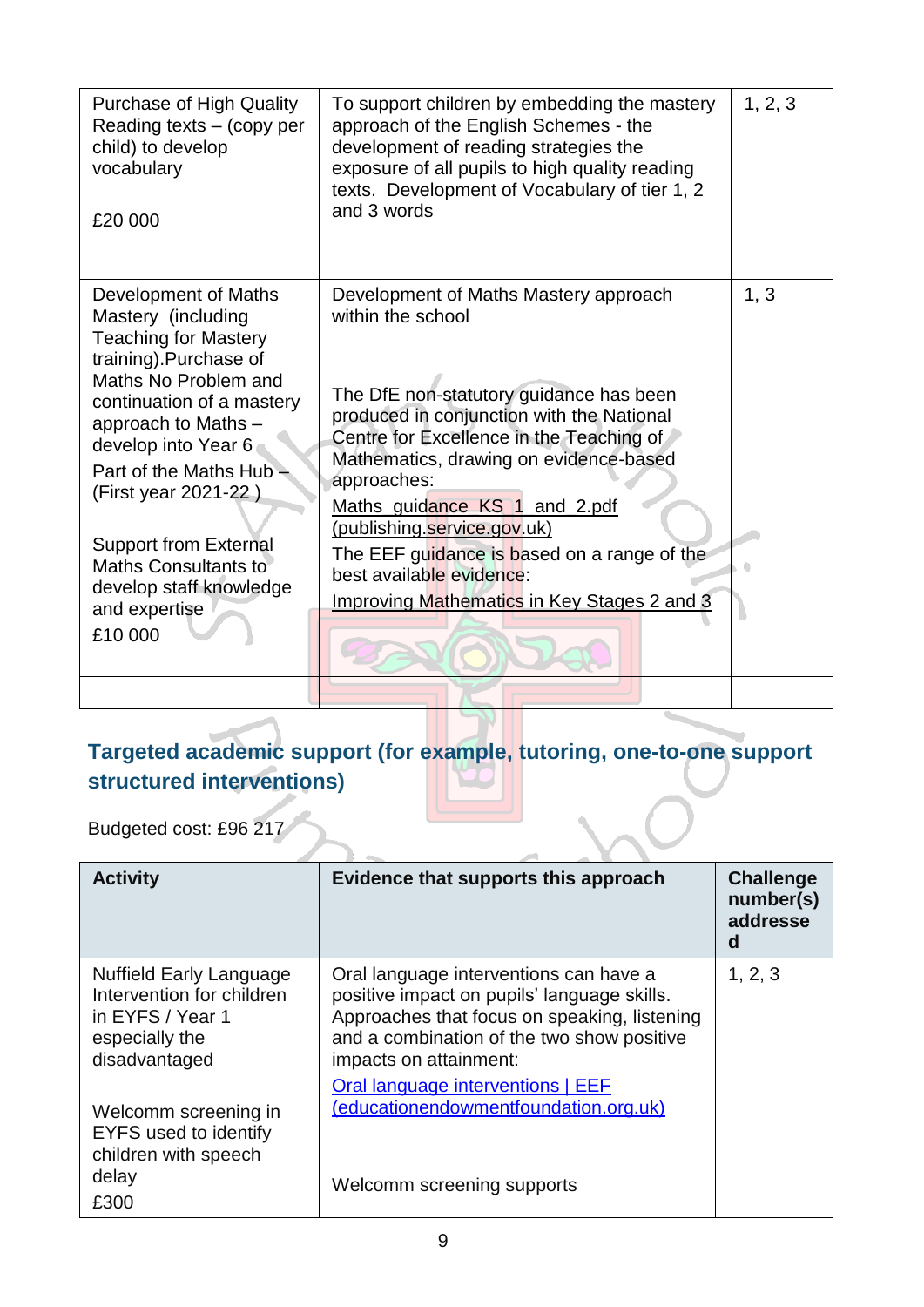| Additional a) Educational<br>Psychologist and b)<br>Speech and Language<br>support to ensure that<br>children are quickly<br>assessed and supported<br>£8000                                                                                                                                                                                                       | Early intervention is critical to ensuring that<br>children received any intervention in a timely<br>manner EF EY Toolkit Evidence: Overall,<br>studies of communication and language<br>approaches consistently show positive<br>benefits for young children's learning,<br>including their spoken language skills, their<br>expressive vocabulary and their early<br>reading skills.                                                 | 1, 2, 4          |
|--------------------------------------------------------------------------------------------------------------------------------------------------------------------------------------------------------------------------------------------------------------------------------------------------------------------------------------------------------------------|----------------------------------------------------------------------------------------------------------------------------------------------------------------------------------------------------------------------------------------------------------------------------------------------------------------------------------------------------------------------------------------------------------------------------------------|------------------|
| Phonics sessions in<br>Reception / Year 1 and<br>Year 2 targeted on<br>support - teacher and<br>teaching assistant led -<br>Use of the school led<br>tutoring grant to support<br>some children at risk of<br>falling behind. Delivered<br>via School based staff<br>£1 500                                                                                        | Phonics approaches have a strong evidence<br>base indicating a positive impact on pupils,<br>particularly from disadvantaged<br>backgrounds. Targeted phonics<br>interventions have been shown to be more<br>effective when delivered as regular sessions<br>over a period up to 12 weeks:<br><b>Phonics   Toolkit Strand   Education</b><br><b>Endowment Foundation   EEF</b>                                                         | 1, 2             |
| Use of the National<br><b>Tutoring Programme to</b><br>provide a blend of tuition,<br>mentoring and school-led<br>tutoring for pupils whose<br>education has been most<br>impacted by the<br>pandemic.<br>70% of the pupils who<br>receive tutoring will be<br>disadvantaged including<br>those who are high<br>attainders working to<br>Greater Depth.<br>£12 255 | Tuition targeted at specific needs and<br>knowledge gaps can be an effective method<br>to support low attaining pupils or those fall-<br>ing behind, both one-to-one:<br>One tutor for EYFS to Year 2<br>One tutor for Year 3 and Yea 4<br>One to one tuition   EEF (educationendow-<br>mentfoundation.org.uk)<br>And in small groups:<br><b>Small group tuition   Toolkit Strand  </b><br><b>Education Endowment Foundation   EEF</b> | 1, 2, 3, 4,<br>5 |
| Using a) academic<br>mentor, (From January<br>2022) School led tutoring<br>and b) additional<br>boosters (teaching<br>assistant led) to provide a<br>blend of tuition,<br>mentoring and c) school-<br>ledtutoring for pupils<br>whose education has<br>been most impacted by<br>the pandemic.<br>£18 162                                                           | Tuition targeted at specific needs and<br>knowledge gaps can be an effective method<br>to support low attaining pupils or those fall-<br>ing behind, both one-to-one:<br>One to one tuition   EEF (educationendow-<br>mentfoundation.org.uk)<br>And in small groups:<br><b>Small group tuition   Toolkit Strand   Educa-</b><br>tion Endowment Foundation   EEF<br>Academic Mentor to work with Year 5 and<br>Year <sub>6</sub>        | 1, 2, 3, 4,<br>5 |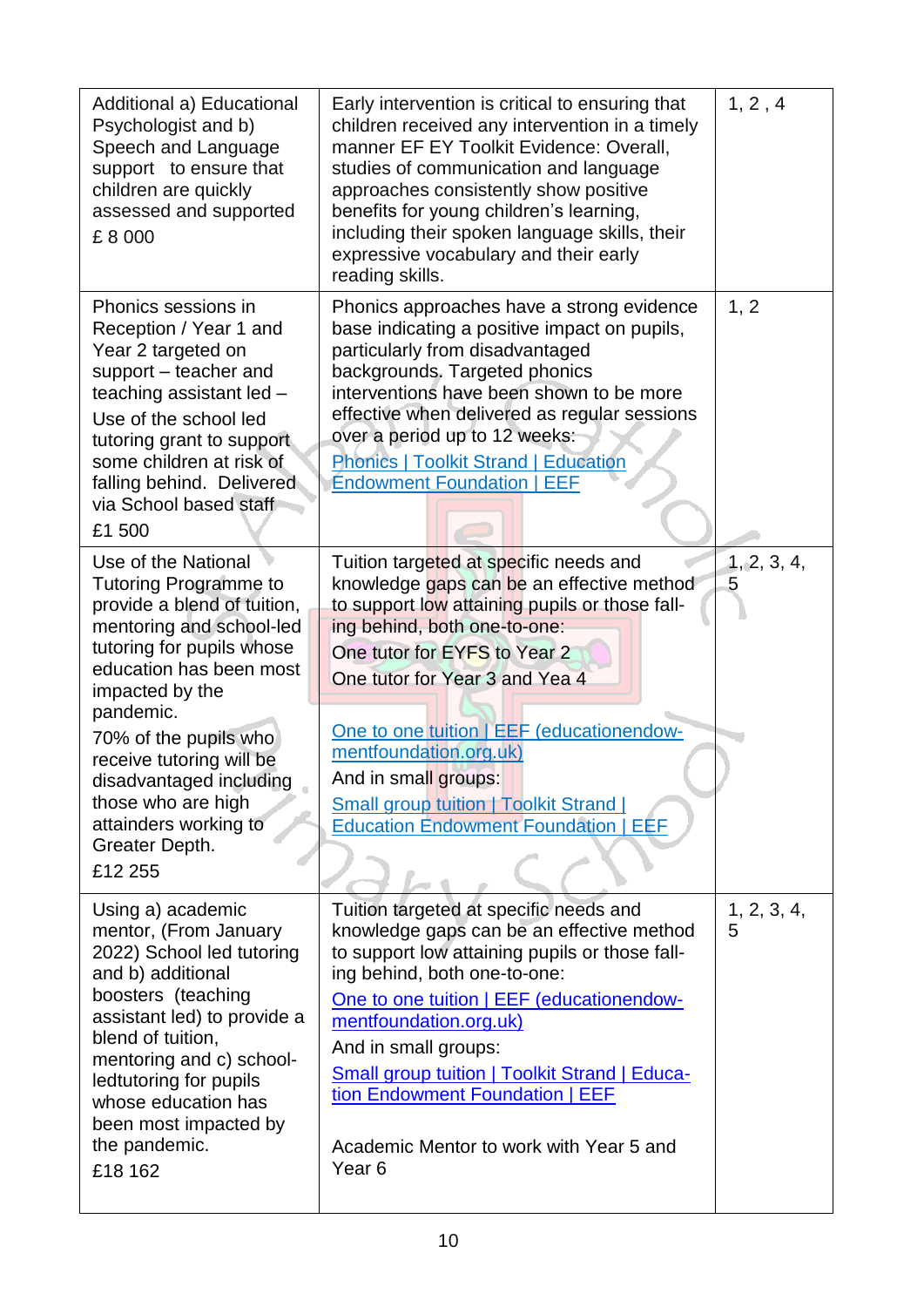| Using Maths Whizz tutor                               | Research demonstrates that students who                                                      | 1, 2, 3, 4, |
|-------------------------------------------------------|----------------------------------------------------------------------------------------------|-------------|
| (artificial Intelligence<br>adaptive programme) for   | learn with the Maths-Whizz Tutor for 60<br>minutes a week increase their Maths Age™          |             |
| All for children - all<br>children have access but    | by, on average, 18 months in their first year.<br>By automatically setting lessons, cleverly |             |
| disadvantaged that are<br>not engaging or do not      | assessing progress and giving each child the<br>intelligent support they need, the Tutor     |             |
| have access to<br>technology attend a                 | builds confidence, ability and motivation in<br>maths.                                       |             |
| Booster Club runs to 4pm<br>Monday to Thursday        |                                                                                              |             |
| using Teaching Assistant                              | https://educationendowmentfoundation.org.u<br>k/education-evidence/teaching-learning-        |             |
| support<br>£6 000                                     | toolkit/teaching-assistant-interventions                                                     |             |
|                                                       | Extending the school day                                                                     |             |
|                                                       | https://educationendowmentfoundation.org.u                                                   |             |
|                                                       | k/education-evidence/teaching-learning-<br>toolkit/extending-school-time                     |             |
|                                                       |                                                                                              |             |
|                                                       |                                                                                              |             |
| Use of Teaching                                       | Feedback is seen to have a positive impact                                                   | 1, 2, 3, 4, |
| Assistants and support<br>staff across the school to  | of 6 months - the Embedding of the school<br>feedback policy is to ensure that the disad-    | 5           |
| target specific groups of                             | vantaged children receive support as quickly                                                 |             |
|                                                       |                                                                                              |             |
| children supporting the<br>recently reviewed school   | as possible.                                                                                 |             |
| "feedback policy" so that<br>children receive support | John Hattie's evidence on misconceptions                                                     |             |
| as quickly as possible                                | being quickly addressed.                                                                     |             |
| within the lessons or<br>soon after                   | https://educationendowmentfoundation.org.u                                                   |             |
|                                                       | k/education-evidence/teaching-learning-<br>toolkit/feedback                                  |             |
| £50 000                                               |                                                                                              |             |
|                                                       | https://educationendowmentfoundation.org.u<br>k/education-evidence/teaching-learning-        |             |
|                                                       | toolkit/teaching-assistant-interventions                                                     |             |
|                                                       |                                                                                              |             |
|                                                       |                                                                                              |             |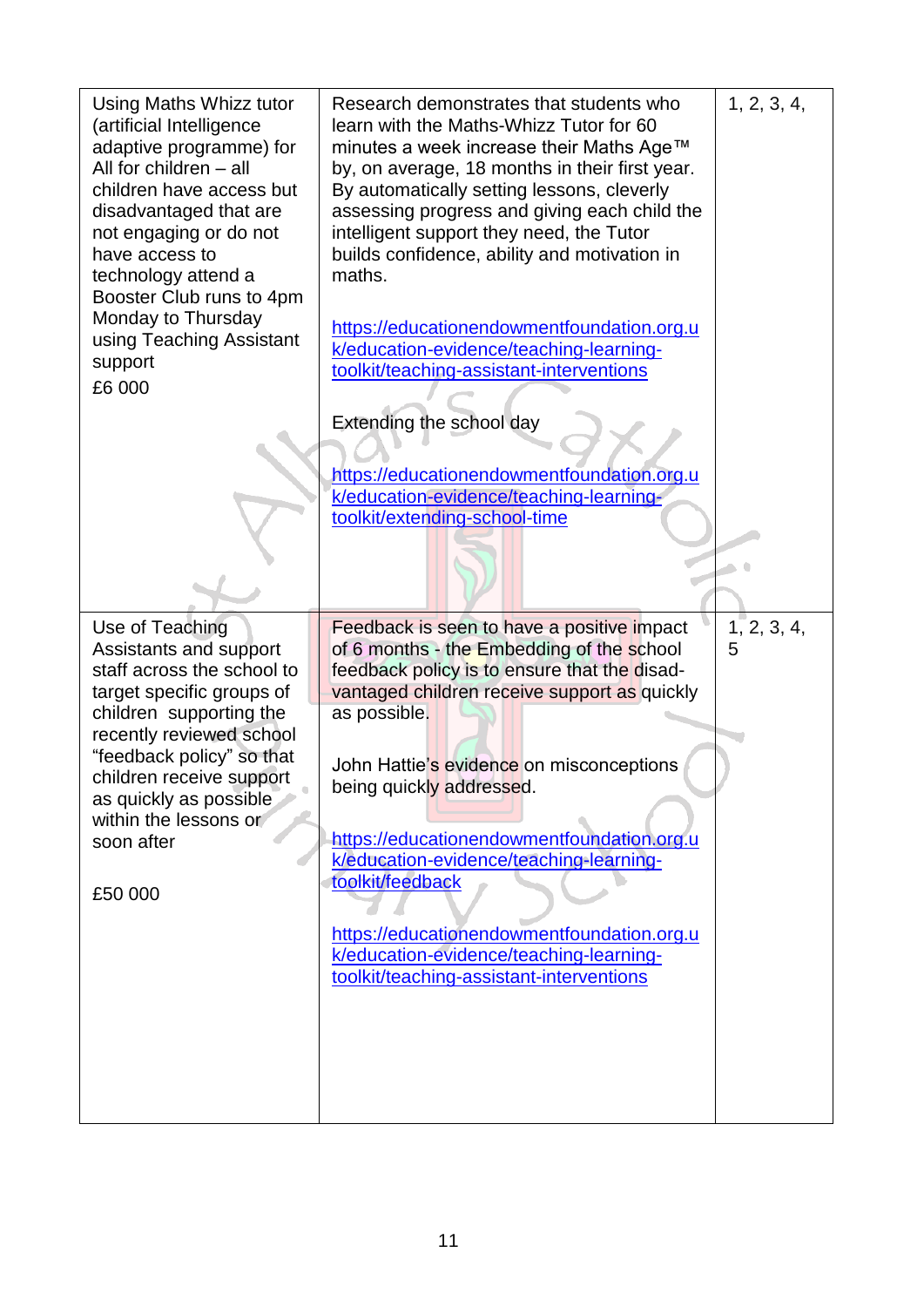#### **Wider strategies (for example, related to attendance, behaviour, wellbeing)**

Budgeted cost: £ 24, 250

| <b>Activity</b>                                                                                                                                                                                                                                                                        | <b>Evidence that supports this</b><br>approach                                                                                                                                                                                                                                                                                                                                                                                                                   | <b>Challenge</b><br>number(s)<br>addressed |
|----------------------------------------------------------------------------------------------------------------------------------------------------------------------------------------------------------------------------------------------------------------------------------------|------------------------------------------------------------------------------------------------------------------------------------------------------------------------------------------------------------------------------------------------------------------------------------------------------------------------------------------------------------------------------------------------------------------------------------------------------------------|--------------------------------------------|
| Embedding principles of<br>good practice set out in the<br><b>Improving School Attendance</b><br>advice.<br>This will involve training and<br>release time for a teaching<br>assistant to support targeted<br>and vulnerable families.<br>£2 000                                       | The guidance has been informed by<br>engagement with schools that have<br>significantly reduced levels of absence<br>and persistent absence.<br>https://www.gov.uk/government/publicatio<br>ns/school-attendance/framework-for-<br>securing-full-attendance-actions-for-<br>schools-and-local-authorities#principles-<br>of-an-effective-whole-school-attendance-<br>strategy                                                                                    | 1, 2, 3, 4,                                |
| Planned bespoke<br>programmers for<br>Vulnerable disadvantaged<br>pupils that are focused on<br>Wellbeing e.g. Morning<br>and lunchtime Clubs<br>organized for specific<br>groups of children,<br>£1 000                                                                               | Supporting children to develop self<br>regulation<br>https://educationendowmentfoundation.org<br>.uk/education-evidence/teaching-learning-<br>toolkit/metacognition-and-self-regulation                                                                                                                                                                                                                                                                          | 4, 5                                       |
| Curriculum enrichment for<br>Pupil Premium children to<br>give equality of opportunity<br>with paired weekly guitar<br>lessons Music tuition<br>offered to LAC and FSM<br>pupils at no cost to<br>parents<br>£9 750 (Music tuition)<br>Subsidised Funding for<br><b>Clubs</b><br>£5000 | Overall, the average impact of arts<br>participation on other areas of academic<br>learning appears to be positive but<br>moderate, about an additional three<br>months progress.<br>Improved outcomes have been identified<br>in English, mathematics and science.<br>Benefits have been found in both primary<br>and secondary schools.<br>https://educationendowmentfoundation.or<br>g.uk/education-evidence/teaching-<br>learning-toolkit/arts-participation | 4, 5                                       |
| Subsidised support for<br>Outward Bound Trip in<br>September 2022 for the 5<br>day Residential                                                                                                                                                                                         | Outdoor adventure learning typically<br>involves outdoor experiences, such as<br>climbing or mountaineering; survival,<br>ropes or assault courses; or outdoor<br>sports, such as orienteering, sailing and                                                                                                                                                                                                                                                      | 4, 5                                       |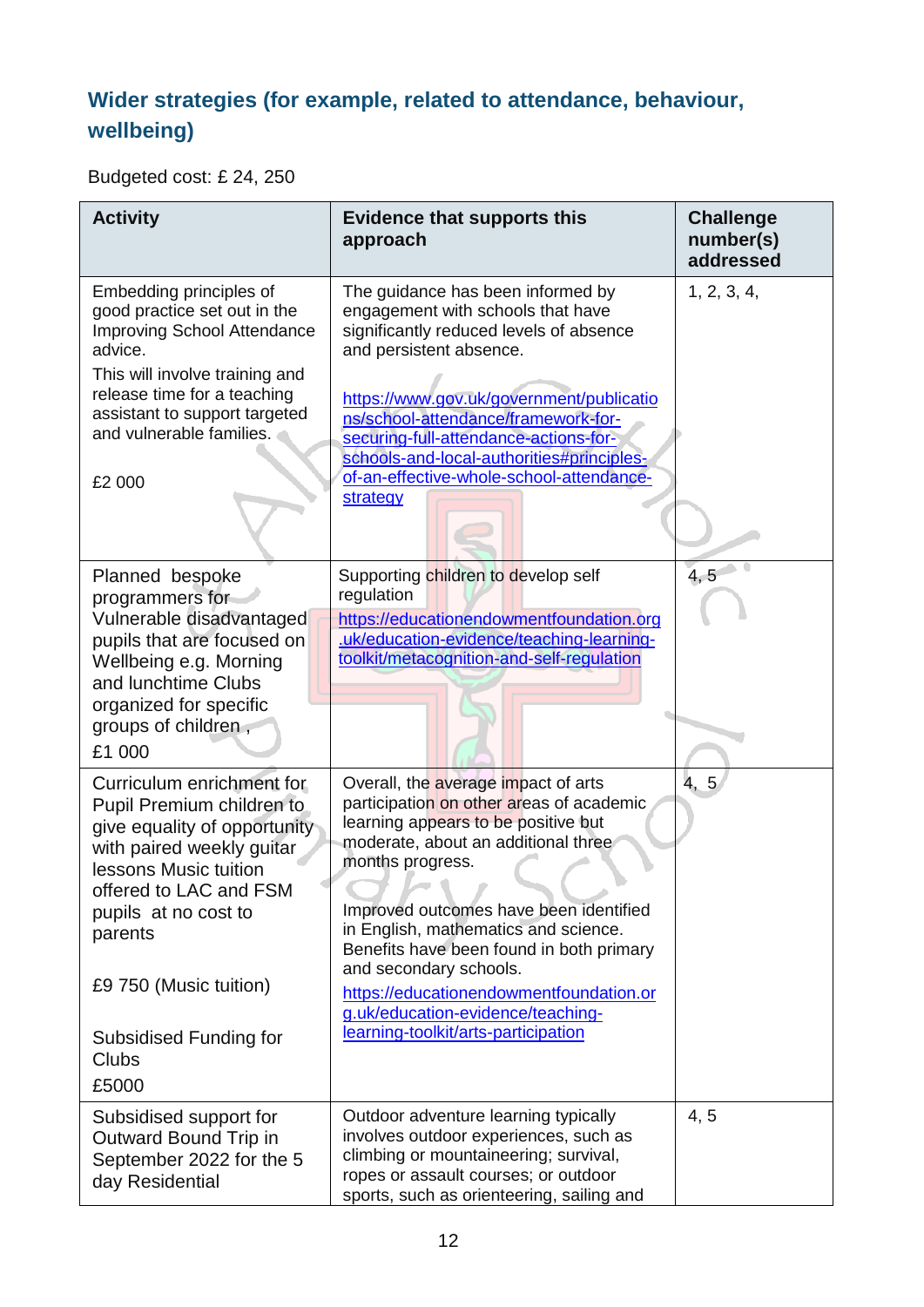| £4000 (50% Discount)                                                                                                                                                                                                          | canoeing. These can be organised as<br>intensive residential courses or shorter<br>courses run in schools or local outdoor<br>centres.<br>Adventure education usually involves<br>collaborative learning experiences with a<br>high level of physical (and often<br>emotional) challenge. Practical problem-<br>solving, explicit reflection and discussion<br>of thinking and emotion (see also<br>Metacognition and self-regulation) may<br>also be involved. |            |
|-------------------------------------------------------------------------------------------------------------------------------------------------------------------------------------------------------------------------------|-----------------------------------------------------------------------------------------------------------------------------------------------------------------------------------------------------------------------------------------------------------------------------------------------------------------------------------------------------------------------------------------------------------------------------------------------------------------|------------|
| <b>Forest Schools to support</b><br>the language development<br>of the children in<br>Reception on Entry to the<br>school and to develop their<br>physical and emotional<br>wellbeing including Self-<br>regulation<br>£7 500 | Development of self-regulation and<br>metacognitions strategies and<br>development of oral language and<br>vocabulary<br>Jean Gross                                                                                                                                                                                                                                                                                                                             | 1, 2, 4, 5 |
| Total budgeted cost: £185 562<br>$S_{2}$                                                                                                                                                                                      |                                                                                                                                                                                                                                                                                                                                                                                                                                                                 |            |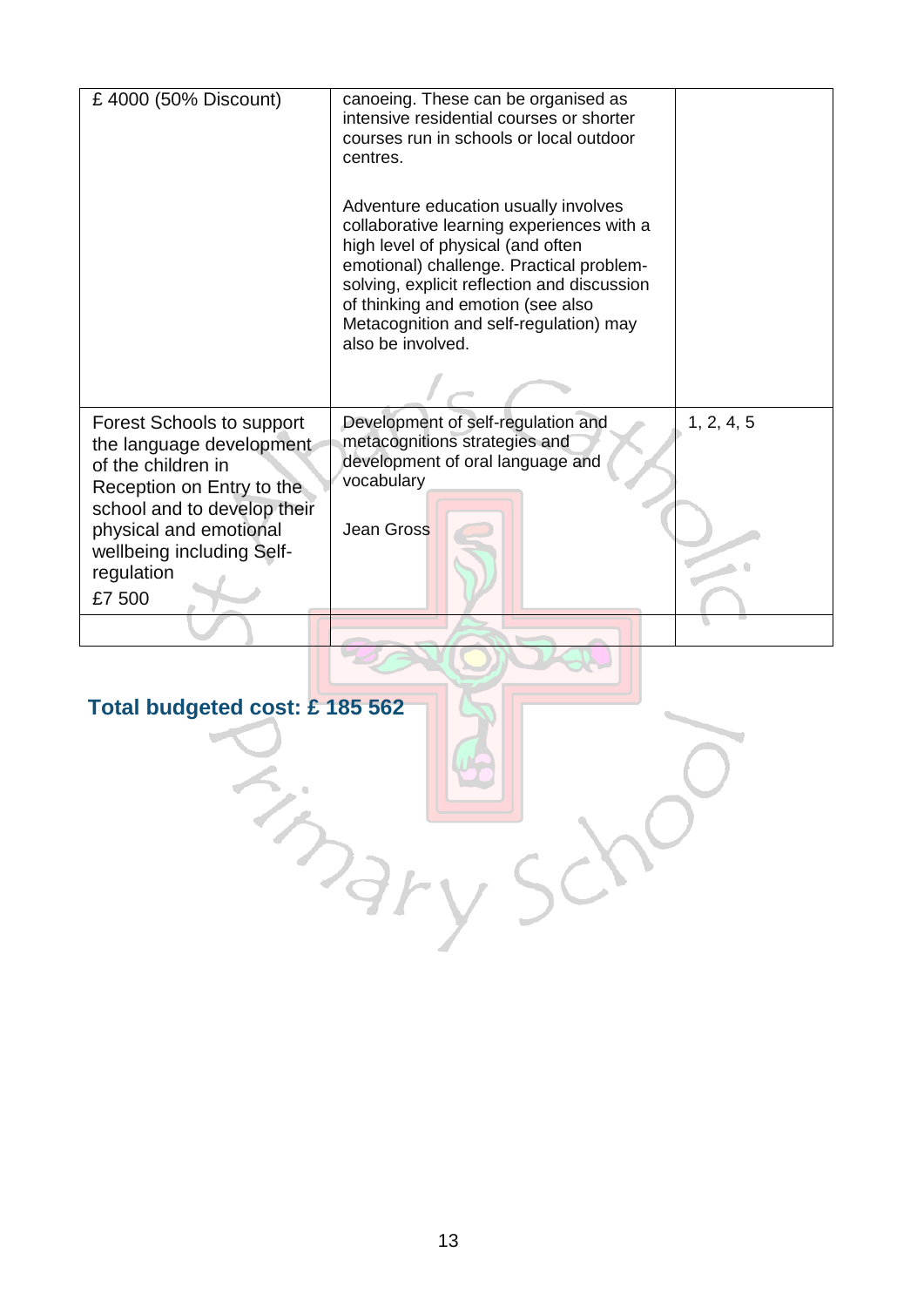# **Part B: Review of outcomes in the previous academic year**

#### **Pupil premium strategy outcomes**

This details the impact that our pupil premium activity had on pupils in the 2020 to 2021 academic year.

The last published Outcomes prior to Summer 2021 in Key stage 2 show low starting points, pupils made above average progress in reading in 2019, an improvement from the previous year. However, the progress of the 18 disadvantaged pupils in 2019 in reading was disappointing, as were the outcomes they achieved in tests. In maths there was a similar negative progress score for the disadvantaged pupils in 2018 and 2019 Progress in writing was more positive for all over the last two years, including disadvantaged

Reading is a key area to improve in the school – it appears to be the weakest subject for all pupils including PPG pupils where achievement appears to be consistently low, particularly in 2019 and this has continued exacerbated by the pandemic.

A key focus is on assessment and the use of formative and diagnostic assessment and being clear to plan next steps has driven the strategy and there are signs of the disadvantaged children being focussed – in particular the targeted use of the National tutoring support and school led tutoring support where all children targeted have shown improvements with two children Year 6 children moving up by 7 levels in accelerated reader and all three children improved the NFER Maths scores and Reading Age on Star Reader and a current Year 4 child's reading age improving by 1 year and 3 months in 5 weeks.

Due to COVID-19, performance measures have not been published for 2020 to 2021, and 2020 to 2021 results will not be used to hold schools to account. Last year's pupil premium strategy marked the end of the assessment period and St Alban's we used NFER Standardised tests in September 2020 to support all children on their return after the second lockdown. These were the test the children missed in May 2020. The children all took an NFER test in May 2021.

Analysis of the tests showed that the gap persists between the children who are disadvantaged compared to the other children in the school despite improving from baselines when they returned to school in 2021.

The phonics check in the Autumn term showed that although the number of disadvantaged children passing the phonics check has risen from only 40% in 2017 to 81.3% in 2019 there has been an internal dip of 10% in Autumn term 2020 where 83% of non-pupil premium children achieved the required standard compared with 72% of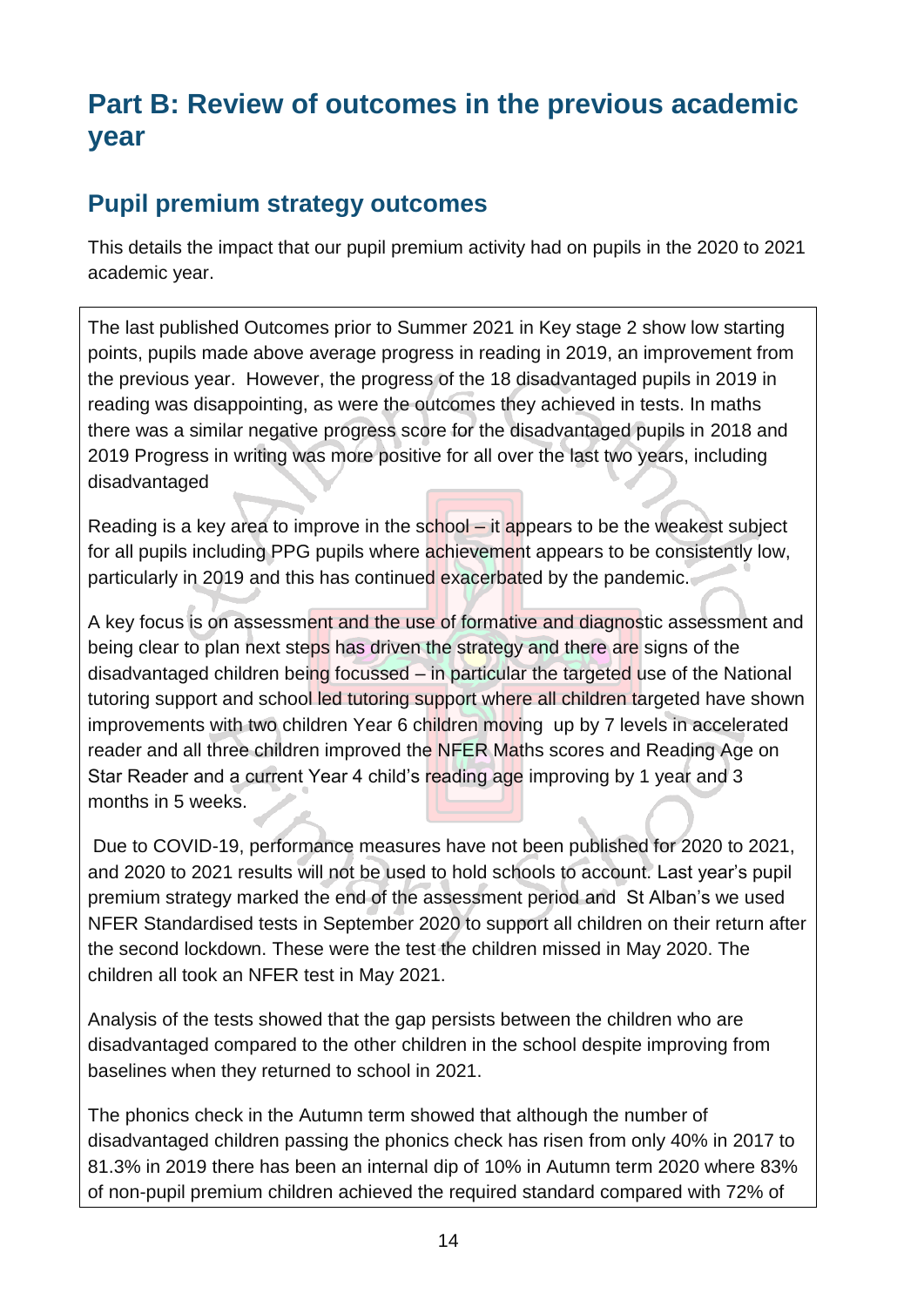pupil premium children.

Children were supported from Autumn 2020 to Summer 2021 so that only three children left Year 2 moving into year 3 not having passed the phonics check. However, the school's internal monitoring shows that children's application of their phonics and translation into writing shows application of their phonic knowledge m needs to become more secure.

There are now less children in Key stage 2 that have moved through the school insecure in their phonics than has been the case previously due to a more focused approach and adaptation of the curriculum. A key factor in choosing a whole school phonics scheme and whole school training for all staff in phonics.

Due to Covid-19 the school has focussed on diagnostic testing and ensuring that feedback and the principles of immediate feedback has played a key part in the schools improvement plan for all pupils especially disadvantaged.

As a consequence of the Covid-19 pandemic, our expectations of improved assessment results on previous years in attainment and progress were not realised. Although at the end of Key Stage 2 attainment has started to get closer to national attainment averages unfortunately this could not be demonstrated using statutory assessment and formally acknowledged. For other year groups assessments demonstrated other year groups had underperformed on our aspirations in particular in writing and Grammar, Spelling and punctuation.

As evidenced in schools across the country, school closure was most detrimental to our disadvantaged pupils, and they were not able to benefit from our pupil premium funded improvements to teaching and targeted interventions to the degree we had intended.

The impact was mitigated by our intention to maintain a high quality curriculum, including during periods of partial closure.

Attendance in 2020/21 was 96.91% for other children with a gap of 2.8% Since returning attendance from September 2021 attendance has been 93.45% for other children and 94.88 for pupil premium. This has largely been due to an increase in unauthorised holidays. The current attendance data is comparable with the national average for Primary

As a consequence of assessments, parental surveys and audits it was clear that wellbeing and mental health were significantly impacted last year, as a direct result of COVID-19-related issues. The impact was particularly acute for disadvantaged pupils.

We are intent on building a new approach from September 2021with the activities detailed in this plan that is based on evidence.